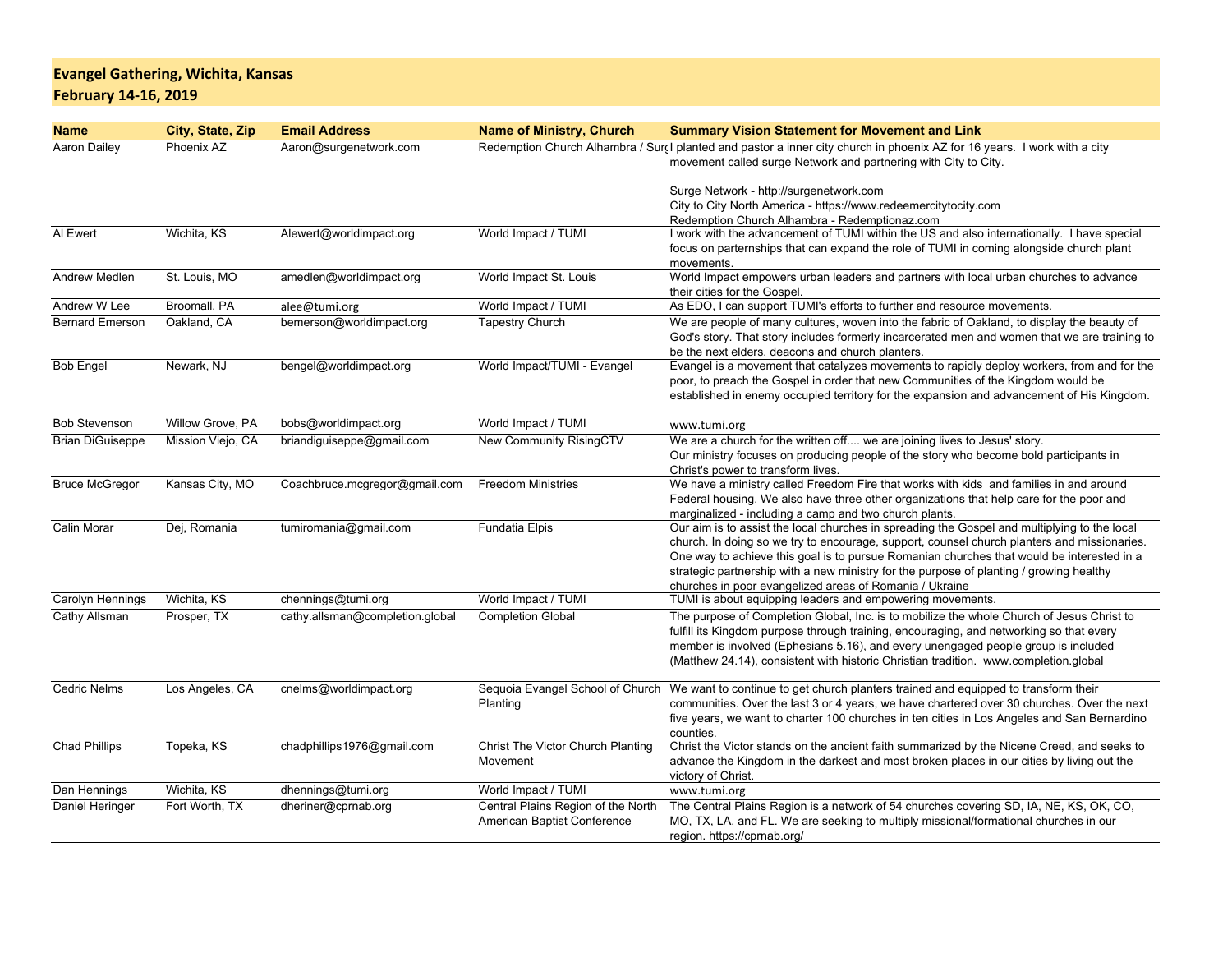| Daren Busenitz       | Wichita, KS      | dbusenitz@worldimpact.org                       | World Impact - Director of Ministry<br>Mobilization<br>Christ the Victor - Head Bishop | World Impact's mission is to empower urban leaders and partner with local churches to reach<br>their cities with the gospel. I am tasked to head up our area of Ministry Mobilization to<br>expand to the 100 poorest cities in the U.S. to find and resource any and all movement<br>leaders. Christ the Victor is a church planting movement that provides a model for any leader<br>wanting to go to the hardest and darkest places of our cities by returning to our ancient<br>Christian roots (in identity and practice) |
|----------------------|------------------|-------------------------------------------------|----------------------------------------------------------------------------------------|--------------------------------------------------------------------------------------------------------------------------------------------------------------------------------------------------------------------------------------------------------------------------------------------------------------------------------------------------------------------------------------------------------------------------------------------------------------------------------------------------------------------------------|
| Don Allsman          | Prosper, TX      | don.allsman@completion.global                   | Completion Global, Inc.                                                                | https://www.completion.global<br>The purpose of Completion Global, Inc. is to mobilize the whole Church of Jesus Christ to                                                                                                                                                                                                                                                                                                                                                                                                     |
|                      |                  |                                                 |                                                                                        | fulfill its Kingdom purpose through training, encouraging, and networking so that every<br>member is involved (Ephesians 5.16), and every unengaged people group is included<br>(Matthew 24.14), consistent with historic Christian tradition.                                                                                                                                                                                                                                                                                 |
| Don Davis            | Wichita, KS      | ddavis@tumi.org                                 | World Impact / TUMI                                                                    | World Impact empowers urban leaders and partners with local churches to reach their cities<br>with the Gospel. As the training arm of World Impact, TUMI seeks to equip leaders for the<br>urban church, especially among the poor, to advance the Kingdom of God. We empower<br>church planting movements among the poor to reach and transform America's inner cities<br>and beyond.                                                                                                                                         |
| Eliza Cortes Bast    | Grand Rapids, MI | ebast@rca.org                                   | Reformed Church in America -<br>office of Local Missional<br>Engagement                | Local Missional Engagement serves to help churches discern where God is at work in the<br>community and in the church, and find pathways for the two to converge. Our work hopes to<br>revive and renew the church's missional imagination for their communities and the Kingdom.                                                                                                                                                                                                                                              |
| Giguere, Kevin       | Hutchinson, KS   | lawofcups@gmail.com                             | Christ the Victor - Hutchinson                                                         | We are a developing micro church focused on creating, repairing, and nurturing relationships<br>in our households and communities with the Gospel of Jesus Christ by living out an oikos<br>lifestyle throughout our community.                                                                                                                                                                                                                                                                                                |
| Glen Geraghty        | Newark, NJ       | ggeraghty@worldimpact.org                       | World Impact                                                                           | The way my ministry can and has furthered movements is by identifying and supporting<br>movement leaders. The way I support these movement leaders is by equipping them with<br>the TUMI curriculum, such as Evengel School, and the capstone curriculum.                                                                                                                                                                                                                                                                      |
| <b>Grant Porter</b>  |                  | Coopersville MI 4940 Grant@cornerstonetrust.org | <b>Cornerstone Trust</b>                                                               | We are charitable trust committed to obedient godly giving to numerous types of Christian<br>ministry particularly evangelism and church planting.                                                                                                                                                                                                                                                                                                                                                                             |
| Hannah Herbert       | Grand Rapids, MI | htherbert@theedgegr.com                         | Nitrogen Network                                                                       | www.linc.org                                                                                                                                                                                                                                                                                                                                                                                                                                                                                                                   |
| Harold Roesler       | Rose Hill, KS    | hroesler@worldimpact.org                        | World Impact / TUMI                                                                    | I lead the Translation Initiative, which has connected with many ministries around the world.<br>We encourage them by establishing partnerships to provide TUMI resources in their<br>languages.                                                                                                                                                                                                                                                                                                                               |
| Jason Turner         | Chandler, AZ     | jturner@cffcaz.org                              | Arizona                                                                                | Christian Faith Fellowship Church - Mission Statement - Reaching those that are near to us but far from God.                                                                                                                                                                                                                                                                                                                                                                                                                   |
| Jeff Cannon          | Morro Bay, CA    | jeff@plddirect.com                              | CMC Prison SLO, CA                                                                     | ABC Church, Serving with TUMI in Our vision is to see TUMI graduates who desire to plant churches among the urban poor, get<br>the mentoring they need upon release from prison to fulfill that desire. By supporting such a<br>house in Oakland, we hope to not only see churches planted in that city, but also provide<br>"proof of concept" for this type of mentoring around the country.                                                                                                                                 |
| Joe Graham           | Hesston, KS      | Joesuegraham@gmail.com                          | World Impact / TUMI                                                                    | We will help however we can.                                                                                                                                                                                                                                                                                                                                                                                                                                                                                                   |
| Kermit Oppriecht     | Wichita, KS      | oppriecht@me.com                                | Stated Clerk of the Evangelical<br>Presbytery                                          | As Stated Clerk, I have a degree of responsibility for the oversight of 24 churches found in<br>Presbyterian Church's Great Plains six states covered by our Presbytery. Part of my role is to encourage pastors and churches in<br>fulfilling the highest priority of our denomination which is evangelism undergirded by church<br>planting.                                                                                                                                                                                 |
| Kirt Herbert         | Grand Rapids, MI | kherbert@theedgegr.com                          | Nitrogen Network                                                                       | Nitrogen is an urban church planting and multiplication network purposed on planting and<br>multiplying churches in the urban mission field of our own backyard. With our backyard<br>continuing to increase in density, diversity, and disparity, a new, sustainable strategy is<br>needed. Through the praxis of Christian community development, integrated with the best<br>practices of church multiplication, nitrogen offers a dynamic strategy for becoming a part of<br>God's redemptive work in urban communities.   |
| <b>Kris Brossett</b> | Kentwood, MI     | krisbrossett@gmail.com                          | Currently, I'm working at                                                              | https://www.nitrogennetwork.net<br>At Redemption, my role is Strategic Leadership Pastor and I'm helping the church be more<br>Redemption Church Grand Rapids. effective at reaching the inner city. Previously, I planted Refuge LA in Los Angeles, CA. I'm in<br>Michigan through seminary and plan to return to Los Angeles.                                                                                                                                                                                                |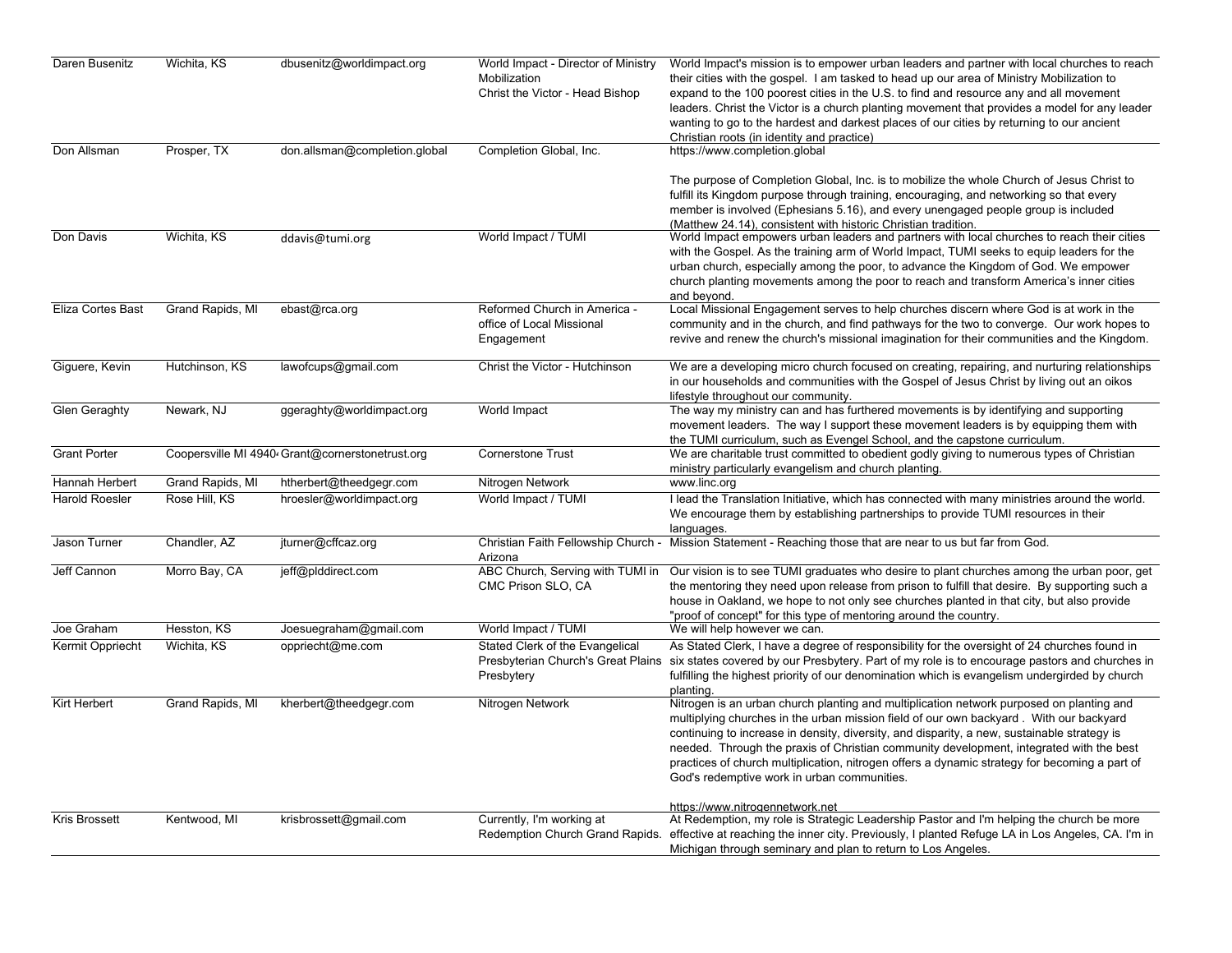| Lamont Little                      | San Diego, CA   | littlelamont4@gmail.com     | Little by Little<br>Min.                                                       | Little by Little was founded on the priciple of the Great Commission<br>Our ministry is based in the downtown area of San Diego Ca. There is a very large homeless<br>populationin the area. We began by taking rhe ministry to the streets where the people could<br>attenda church. By God grace we were able to feed clothe and comfort those in need. We<br>then began a Tuesday night service followed buy a wed. night bible study In the plaza hotel.<br>We planted a church in the heart of downtown. We been going strong for over 5 years now. |
|------------------------------------|-----------------|-----------------------------|--------------------------------------------------------------------------------|----------------------------------------------------------------------------------------------------------------------------------------------------------------------------------------------------------------------------------------------------------------------------------------------------------------------------------------------------------------------------------------------------------------------------------------------------------------------------------------------------------------------------------------------------------|
| Lorna Rasmussen                    | Wichita, KS     | Lorna@tumi.org              | World Impact / TUMI                                                            | World Impact empowers urban leaders and partners with local churches to reach their cities<br>with the Gospel. As the training arm of World Impact, TUMI seeks to equip leaders for the<br>urban church, especially among the poor, to advance the Kingdom of God.                                                                                                                                                                                                                                                                                       |
| Mary Flin                          | Topeka, KS      | maryflin@tumitopeka.org     | <b>TUMI Topeka</b>                                                             | We are a TUMI satellite in Topeka Kansas with the mission of serving the urban church by<br>developing theologically sound, Christ-centered, Bible-based, contextually-skilled leaders<br>who will win their cities through the Gospel.                                                                                                                                                                                                                                                                                                                  |
| Matthew J Thomas                   | Kansas City, KS | Matthomas01@gmail.com       | Firm foundations, Brothers in blue                                             | Prison ministry                                                                                                                                                                                                                                                                                                                                                                                                                                                                                                                                          |
| Michael Jon Dicke                  | Denver, CO      | mdicke@tumi.org             | <b>TUMI of Denver</b>                                                          | Our ministry is to train pastors throughout the world wherever God sends us. By training<br>indigenous pastors in all people groups around the world we will hasten the evangelization all<br>people groups and the fulfillment of the Great Commission.                                                                                                                                                                                                                                                                                                 |
| Pastors Keith & Rosa St. Louis, MO |                 | pursuechurch@gmail.com      | Overcomers International Ministry                                              | We have an intimate network of 3 churches and 2 outreach ministries<br>Pursue Church, St. Louis MO<br>New Water Family Life Center, Davenport IA<br>New Beginnings Deliverance Church (Inaugural Service 3/8-9/2019) Opelika, AL<br>Language of Love - Outreach Ministry<br>The Clearing - Street Evangelism Ministry<br>Pursue College (TUMI) Leadership Training & Multiplication<br>Titus Timothy Tandems (Discipleship Multiplication Groups)                                                                                                        |
| Rev. Dr. Andrew T. D Muncie, IN    |                 | andrew@urbanlightmuncie.com | Urban Light Community Church                                                   | www.pursuechurch.com<br>www.pursuecollege.org<br>Urban Light Community Church is committed to reconciliation, community development, and<br>justice work in the urban core of a post-industrial Midwestern town. Our mission is to join in<br>Jesus' reconciliation of all things. We engage in addiction recovery, employment, education,<br>and housing development.                                                                                                                                                                                   |
| Rob Danz                           | Wichita, KS     | pastorrob@therestored.org   | Restored Community Church                                                      | Restored is a birthing movement of community and house churches. We have grown into a<br>"hub and spoke" model of a community church birthing and overseeing house churches<br>throughout the city of Wichita and looking to spread into the cities of the US and into the<br>nations of the earth.                                                                                                                                                                                                                                                      |
| <b>Robert Gilmer</b>               | Wichita, KS     | bobbygtrax@yahoo.com        | World Impact / TUMI                                                            | none                                                                                                                                                                                                                                                                                                                                                                                                                                                                                                                                                     |
| Roosevelt DeShazer Wichita, KS     |                 | deshazerb3@yahoo.com        | Progressive Missionary Baptist<br>Church<br>Greater Wichita Ministerial League | Bringing Pastors together of all races and denominations to affect change.<br>pmbaptist.net, gwmlict.org                                                                                                                                                                                                                                                                                                                                                                                                                                                 |
| Roxie Smith                        | Wichita, KS     | smith.roxie@mac.com         | World Impact / TUMI                                                            | <b>TUMI</b>                                                                                                                                                                                                                                                                                                                                                                                                                                                                                                                                              |
| <b>Ruth Ewert</b>                  | Wichita, KS     | rewert@worldimpact.org      | <b>TUMI</b> International                                                      | I help my husband, AI, to advance the TUMI network in Wichita,, other cities, and periodically<br>other countries. My role is to encourage and support these leaders that God has raised up to<br>advance God's kingdom in their own churches, ministries, and network of leaders.                                                                                                                                                                                                                                                                       |
| Ryan Carter                        | Wichita, KS     | rcarter@tumi.org            | World Impact / TUMI                                                            | Yes                                                                                                                                                                                                                                                                                                                                                                                                                                                                                                                                                      |
| Scott Salmans                      | McGregor, TX    | Scott@wrsgroup.com          | <b>Magor Ministries</b>                                                        | We support small ministries in strategic planning and fund raising and or the sponsors for the<br>TUMI Satellite center in Nairobi Kenya.                                                                                                                                                                                                                                                                                                                                                                                                                |
| Scott Salmans                      | McGregor, TX    | Scott@wrsgroup.com          | <b>Maqor Ministries</b>                                                        | Maqor Ministries is a small support organization for other small ministries in the form of board<br>support or fund raising and strategic planning. We do not have a web site.<br>We currently support a TUMI satellite Pastoral Training center in Nairobi Kenya and plan to<br>open one in Uganda.                                                                                                                                                                                                                                                     |
| Sharon Browatzke                   | Fresno, CA      | sbrowatzke@worldimpact.org  | World Impact Fresno                                                            | World Impact Empowers urban leaders and partners with local churches to reach their cities<br>with the gospel.<br>Www.worldimpactfresno.org                                                                                                                                                                                                                                                                                                                                                                                                              |